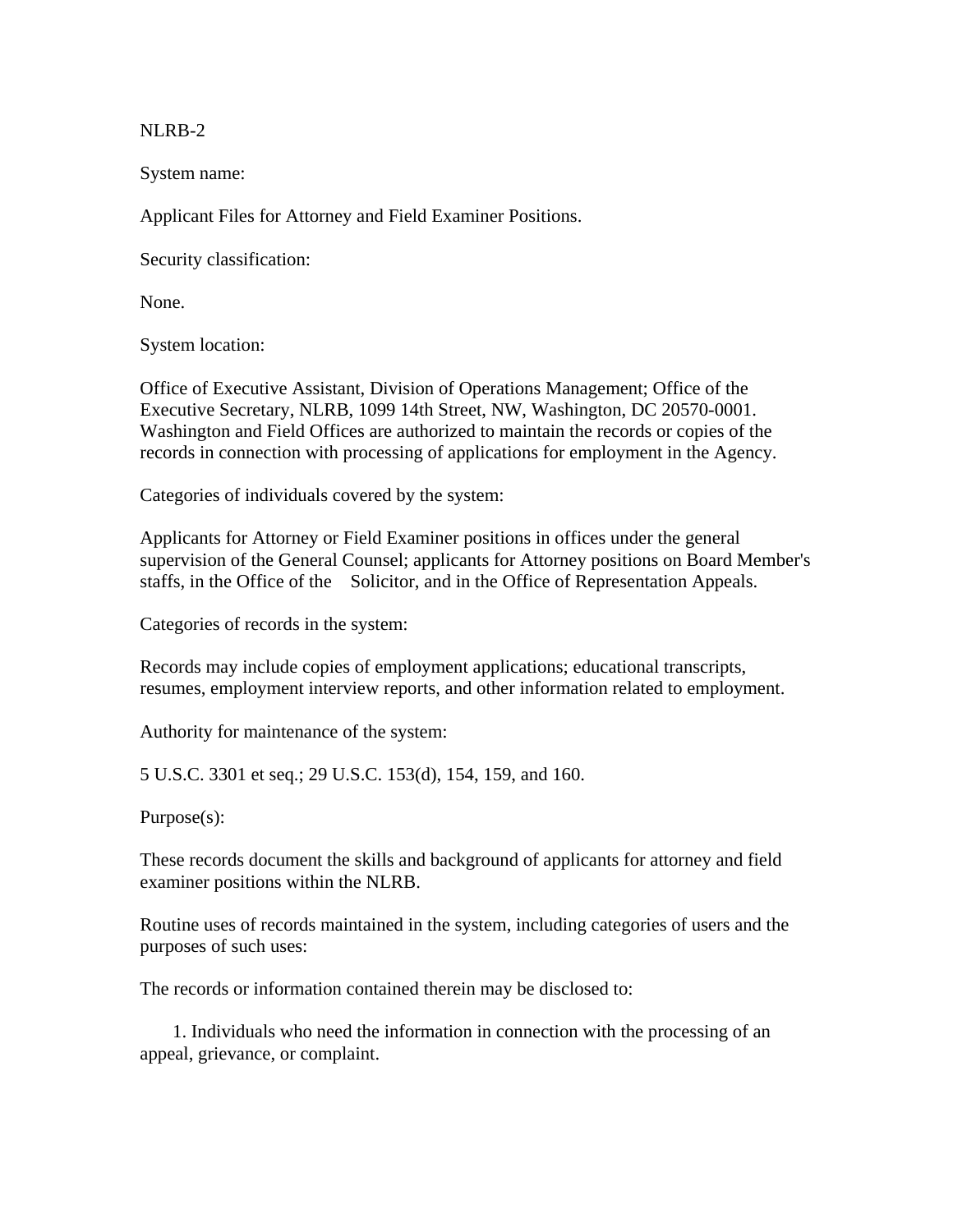2. A Member of Congress or to a Congressional staff member in response to an inquiry of the congressional office made at the written request of the constituent about whom the records are maintained.

 3. Officials of labor organizations recognized under 5 U.S.C. Chapter 71, when disclosure is not prohibited by law; and the data is normally maintained by the Agency in the regular course of business and is reasonably available and necessary for full and proper discussion, understanding and negotiation of subjects within the scope of collective bargaining. The foregoing shall have the identical meaning as 5 U.S.C. 7114(b)(4) as interpreted by the FLRA and the courts.

 4. An arbitrator to resolve disputes under a negotiated grievance arbitration procedure.

 5. Other agencies, offices, establishments, and authorities, whether Federal, state, or local, authorized or charged with responsibility to investigate, litigate, prosecute, enforce, or implement a statute, rule, regulation, or order, where the record or information, by itself or in connection with other records or information, indicates a violation or potential violation of law, whether criminal, civil, administrative, or regulatory in nature, and whether arising by general statute or particular program statute, or by regulation, rule, or order issued pursuant thereto.

6. The Department of Justice for use in litigation when either:

(a) The NLRB or any component thereof, (b) any employee of the NLRB in his or her official capacity, (c) any employee of the Agency in his or her individual capacity, where the Department of Justice has agreed to represent the employee, or (d) the United States Government where the NLRB determines that litigation is likely to affect the NLRB or any of its components, is a party to litigation or has interest in such litigation, and the use of such records by the Department of Justice is deemed by the NLRB to be relevant and necessary to the litigation, provided that in each case the Agency determines that disclosure of the records to the Department of Justice is a use of the information contained in the records that is compatible with the purpose for which the records were collected.

 7. A court, magistrate, administrative tribunal, or other adjudicatory body in the course of presenting evidence or argument, including disclosure to opposing counsel or witnesses in the course of civil discovery, litigation, or settlement negotiations, or in connection with criminal law proceedings, when:

(a) The NLRB or any component thereof, or (b) any employee of the NLRB in his or her official capacity; or (c) any employee of the NLRB in his or her individual capacity, where the NLRB has agreed to represent the employee, or (d) the United States Government is a party to litigation or has an interest in such litigation, and determines that such disclosure is relevant and necessary to the litigation and that the use of such records is therefore deemed by the NLRB to be for a purpose that is compatible with the purpose for which the records were collected.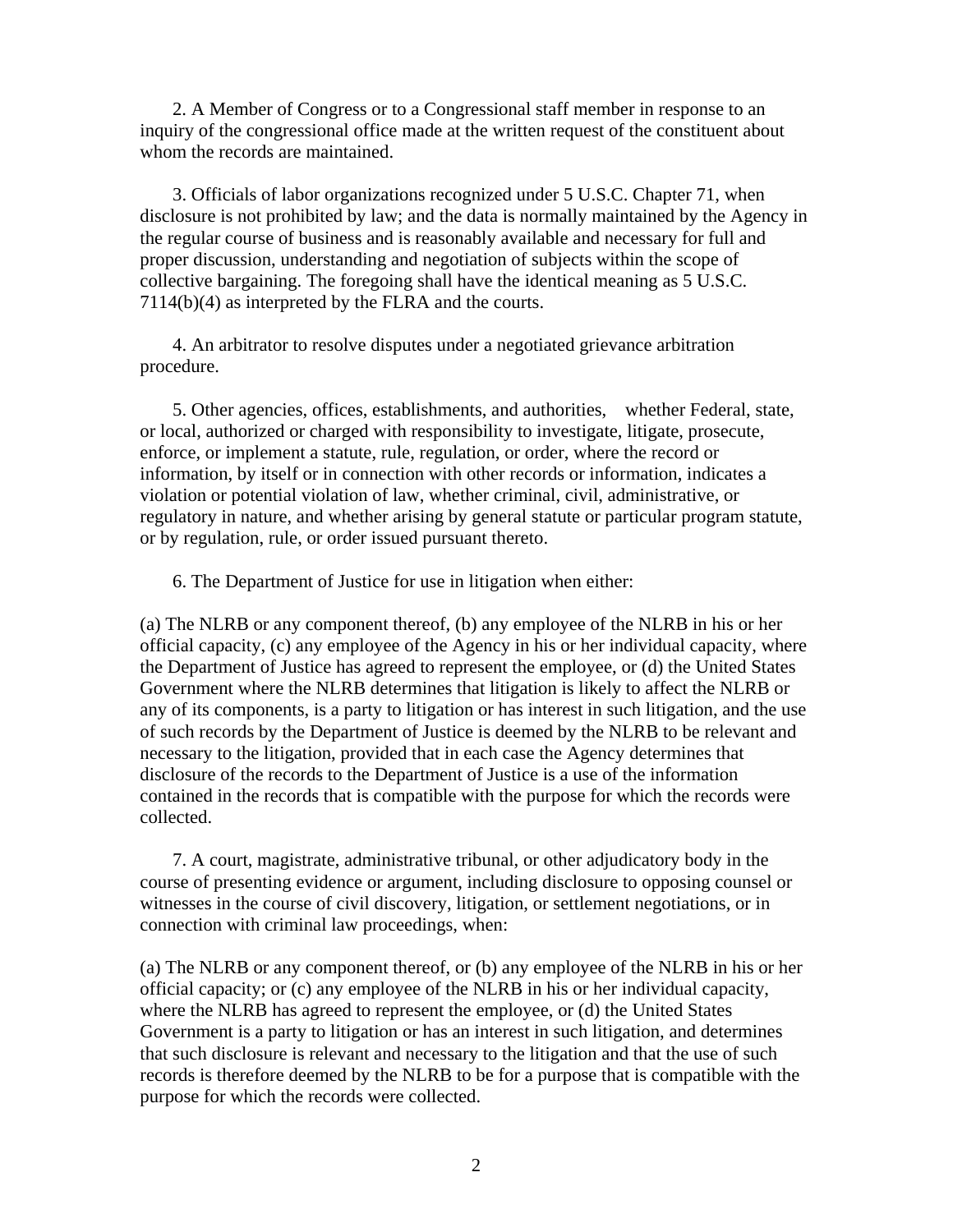Disclosure to consumer reporting agencies:

None.

Policies and practices for storing, retrieving, accessing, retaining, and disposing of records in the system:

Storage:

Maintained on paper including forms, letters, and memoranda.

Retrievability:

Alphabetically by name.

Safeguards:

Maintained in file cabinets. During duty hours cabinets are under surveillance of personnel charged with custody of the records and after duty hours are behind locked doors. Access to the cabinets is limited to personnel having a need for access to perform their official functions.

Retention and disposal:

Employment applications not resulting in appointment are destroyed when 2 years old.

System manager(s) and address:

1. To those applicants for positions under supervision of the General Counsel--Executive Assistant, Division of Operations Management, NLRB, 1099 14th Street, NW, Washington, DC 20570.

2. To those applicants for positions under the supervision of a Board Member, the Director of the Office of Representation Appeals, and the Solicitor--Executive Secretary, NLRB, 1099 14th Street, NW., Washington, DC 20570-0001.

Notification procedure:

An individual may inquire as to whether this system contains a record pertaining to him or her by directing a request to the appropriate System Manager in accordance with the procedures set forth in 29 CFR 102.117(f).

Record access procedures:

An individual seeking to gain access to records in this system pertaining to him or her should contact the appropriate System Manager in accordance with the procedures set forth in 29 CFR 102.117 (g) and (h).